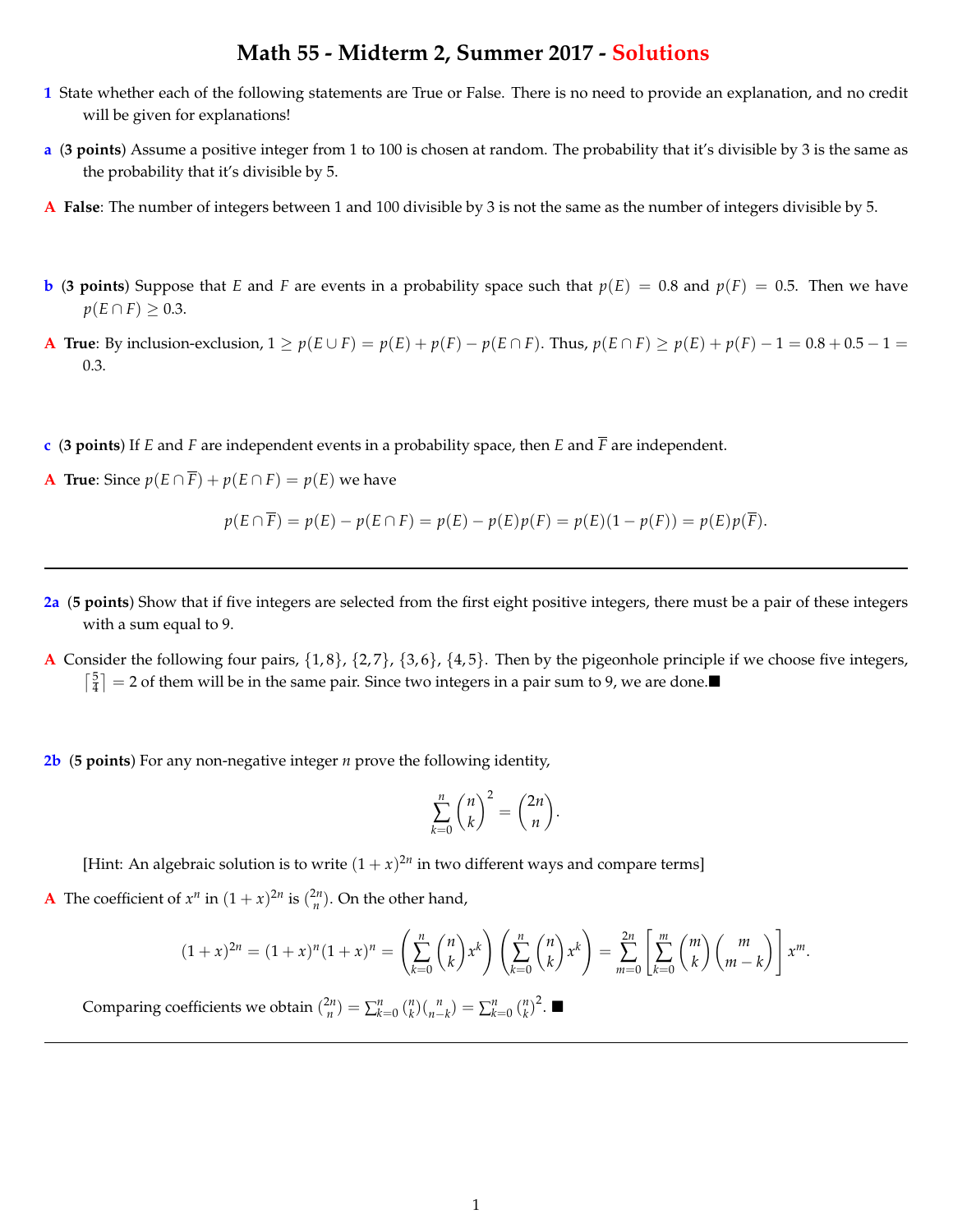- **3**
- **a** (**5 points**) For any positive integer *n* prove that,

$$
\sum_{k=1}^n \frac{1}{\sqrt{k}} \ge \sqrt{n}.
$$

**A** We prove this by induction; for the base case we have  $\frac{1}{\sqrt{1}} \ge \sqrt{1}$ . Now assume  $\sum_{k=1}^{n} \frac{1}{\sqrt{k}} \ge \sqrt{n}$  for some  $n \ge 1$ . Then,

$$
\sum_{k=1}^{n+1} \frac{1}{\sqrt{k}} = \sum_{k=1}^{n} \frac{1}{\sqrt{k}} + \frac{1}{\sqrt{n+1}} \ge \sqrt{n} + \frac{1}{\sqrt{n+1}} = \frac{\sqrt{n}(\sqrt{n+1}) + 1}{\sqrt{n+1}} \ge \frac{\sqrt{n} \cdot \sqrt{n+1}}{\sqrt{n+1}} = \frac{n+1}{\sqrt{n+1}} = \sqrt{n+1}.
$$

**b** (**3 points**) For any positive integer *n*, prove that

$$
1+2+\cdots+n=\frac{n(n+1)}{2}.
$$

**A** We prove this by induction; for the base case we have  $1 = \frac{1(2)}{2} = 1$ . Now assume  $1 + 2 + \cdots + n = \frac{n(n+1)}{2}$  for some  $n \ge 1$ . Then,

$$
1+2+\cdots+n+(n+1)=\frac{n(n+1)}{2}+(n+1)=\frac{n(n+1)+2(n+1)}{2}=\frac{(n+2)(n+1)}{2}.
$$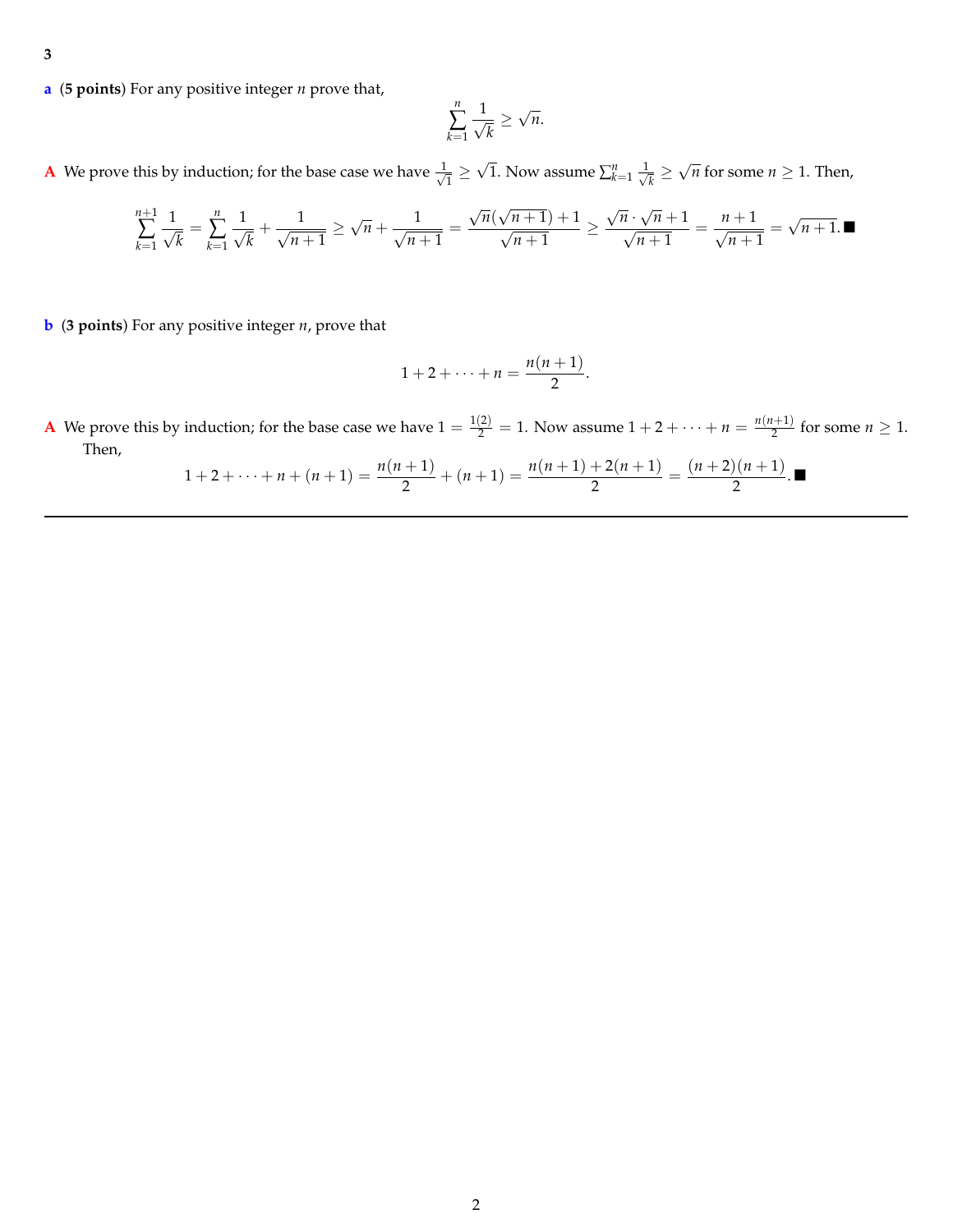- **4** Consider  $S = \{1, \ldots, n\}$  with the uniform distribution. Let *X* be the random variable satisfying  $X(i) = i$  for all  $i \in S$ .
- **a** (**2 points**) Find a closed form for  $E(X)$ .
- **A** By definition and the previous question,

$$
E(X) = \sum_{k=1}^{n} p(X = i) \cdot i = \sum_{k=1}^{n} \frac{1}{n} \cdot i = \frac{1+2+\cdots+n}{n} = \frac{n(n+1)}{2n} = \frac{n+1}{2}.
$$

**b** (**2 points**) Using the definition of expected value, prove that  $E((X + 1)^3) - E(X^3) = n^2 + 3n + 3$ .

**A** By canceling similar terms we obtain,

$$
E((X+1)^3) - E(X^3) = \sum_{k=1}^n \frac{1}{n} \cdot (i+1)^3 - \sum_{k=1}^n i^3 = \frac{(n+1)^3}{n} - \frac{1}{n} = \frac{n^3 + 3n^2 + 3n}{n} = n^2 + 3n + 3.
$$

- **c** (**2 points**) Prove that  $E((X + 1)^3 X^3) = 3E(X^2) + 3E(X) + 1$ .
- **A** By linearity of expectation we obtain,

$$
E((X+1)^3 - X^3) = E(X^3 + 3X^2 + 3X + 1 - X^3) = E(3X^2 + 3X + 1) = 3E(X^2) + 3E(X) + 1. \blacksquare
$$

**d** (**2** points) By using part b and part c, find a closed form for the sum.  $1^2 + 2^2 + \cdots + n^2$ .

**A** Notice that  $1^2 + 2^2 + \cdots + n^2 = n \cdot E(X^2)$ . We have also shown that  $3E(X^2) + 3E(X) + 1 = n^2 + 3n + 3$ . Thus,

$$
3E(X^{2}) = n^{2} + 3n + 2 - 3E(X) = n^{2} + 3n + 2 - \frac{3}{2}(n+1) = n^{2} + \frac{3}{2}n + \frac{1}{2}.
$$

Finally,

$$
1^2 + 2^2 + \dots + n^2 = nE(X^2) = \frac{n^3}{3} + \frac{n^2}{2} + \frac{n}{6}.
$$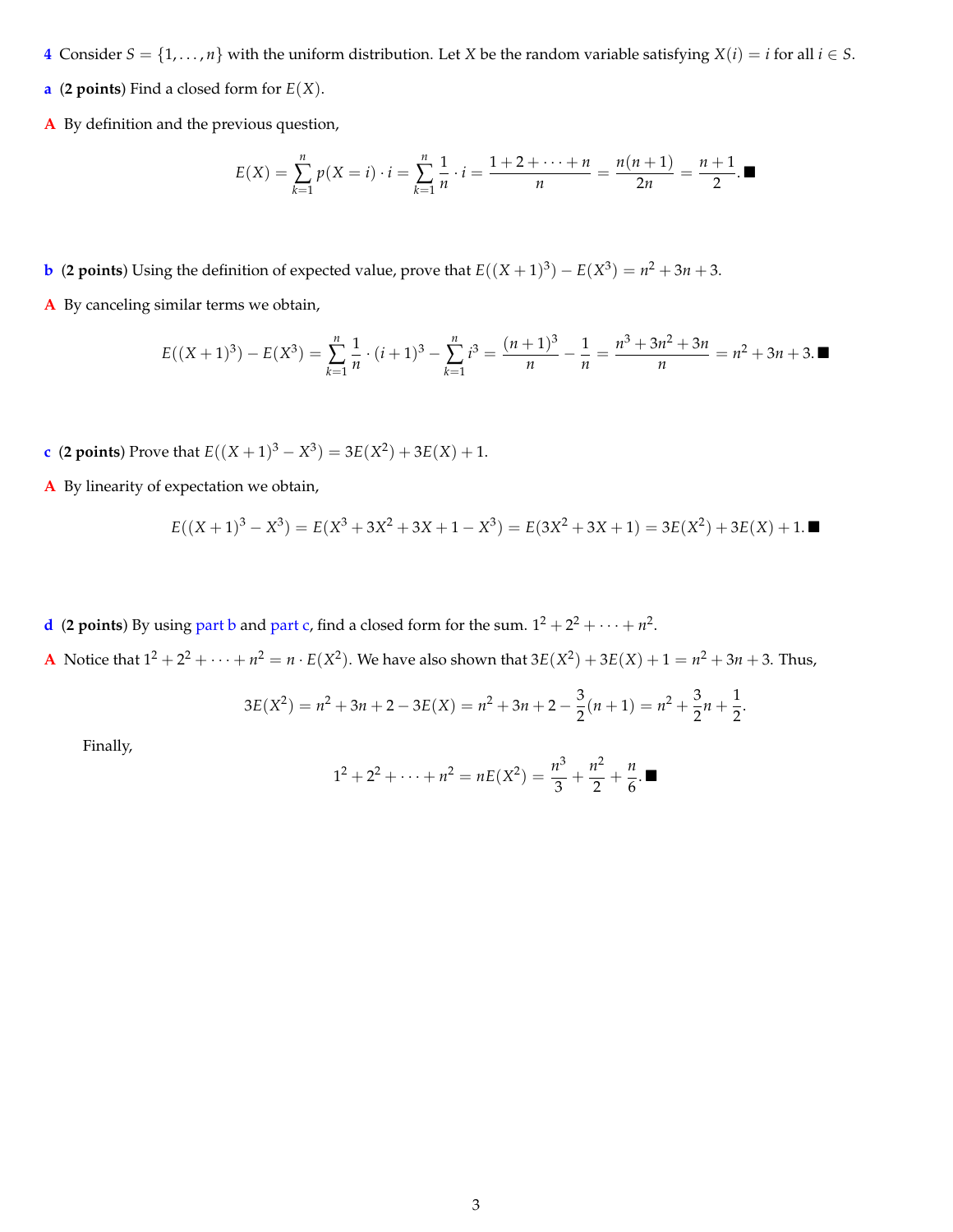**e** (**5 points**) Generalize the idea of part b to higher powers to find a recurrence relation for  $E(x^k)$  i.e. find integers  $c_i \in \mathbb{Z}$  such that  $E(X^k) = c_0 + c_1 E(X) + \cdots + c_{k-1} E(X^{k-1}).$ 

**A** By definition of expected value as in part b we have

$$
E((X+1)^{k+1} - X^{k+1}) = E((X+1)^{k+1}) - E(X^{k+1}) = \frac{(n+1)^k}{n} - \frac{1^k}{n}.
$$

Recall that the binomial theorem states,  $(X+1)^k = \sum_{m=0}^k {k \choose m} X^k$ . Thus, using linearity of expected value we obtain,

$$
E((X+1)^{k+1} - X^{k+1}) = E\left(\sum_{m=0}^{k} {k+1 \choose m} X^{m}\right) = \sum_{m=0}^{k} {k+1 \choose m} E(X^{m}).
$$

Equating the expressions gives us,  $\sum_{m=0}^{k} \binom{k+1}{m} E(X^m) = \frac{(n+1)^k - 1}{n}$ . Isolating  $E(X^k)$  in the left sum we obtain,

$$
E(X^{k}) = \frac{1}{k+1} \left( \frac{(n+1)^{k}-1}{n} \right) - \sum_{m=0}^{k-1} \frac{1}{k+1} {k+1 \choose m} E(X^{m}).
$$

**f** (**3 points**) Finally using part d, find a closed form expression for the following sum,

$$
1^5 + 2^5 + 3^5 + 4^5 + \cdots + n^5.
$$

**A** By the previous parts,

$$
1^{5}+\cdots+n^{5}=nE(X^{5})=\frac{1}{6}\left(\frac{(n+1)^{5}-1}{n}-\sum_{m=0}^{4}\frac{1}{5}\binom{6}{m}nE(X^{m})\right).
$$

Thus, we just need to compute  $nE(X^m)$  for  $0 \le m \le 4$ . We have already computed  $nE(X^0) = n$ ,  $nE(X) = \frac{n(n+1)}{2}$  and  $nE(X^2) = \frac{n^3}{3} + \frac{n^2}{2} + \frac{n}{6}$ . Using the formula from the previous part we can compute

$$
nE(X^3) = \frac{1}{4}\left[ (n+1)^4 - 1 - n - 2n(n+1) - (2n^3 + 3n^2 + n) \right] = \left( \frac{n(n+1)}{2} \right)^2.
$$

Similarly,  $nE(X^4) = \frac{1}{30}n(n+1)(2n+1)(3n^2+n-1)$ .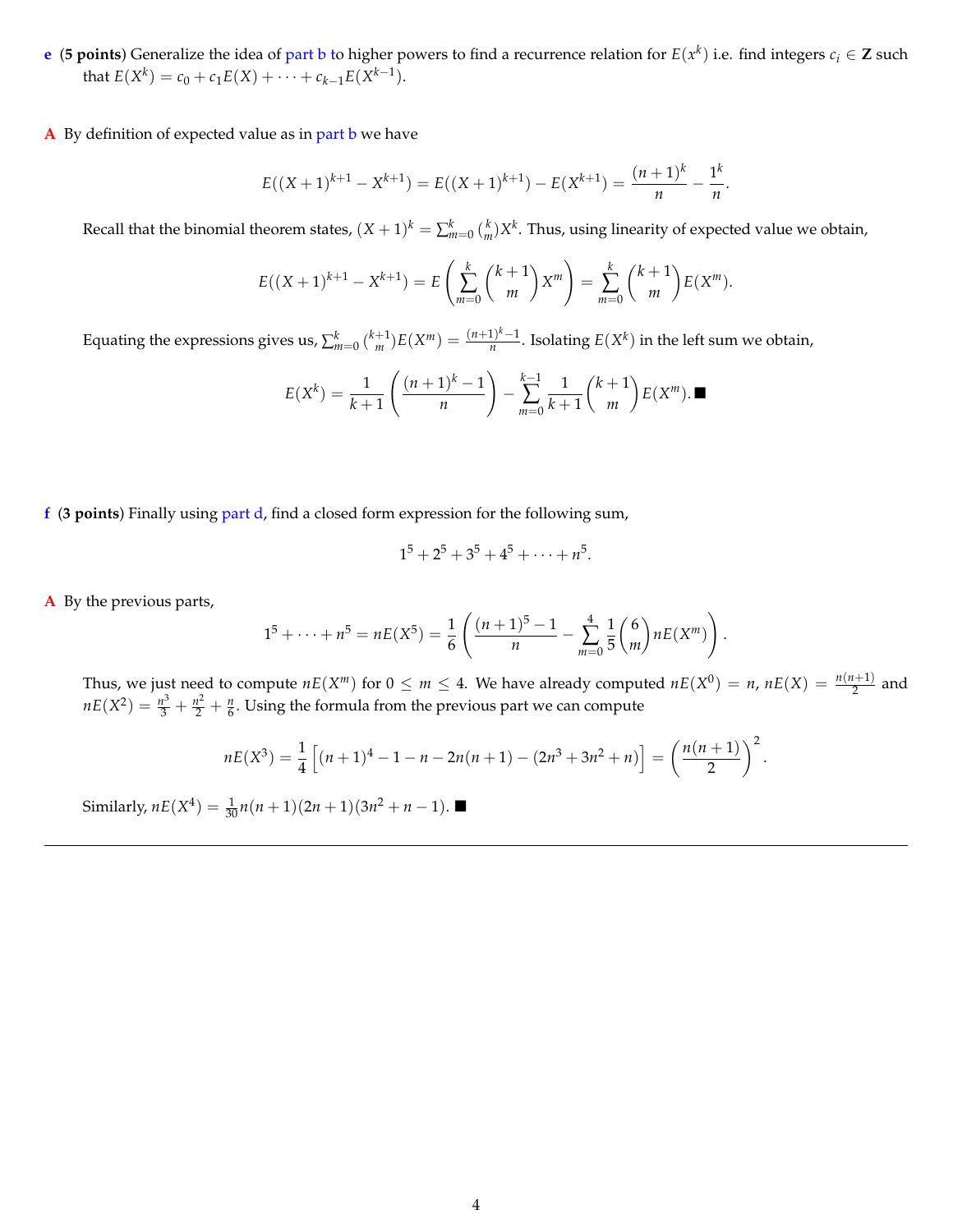- **5a** (4 points) Consider the linear recurrence relation,  $a_n = 2a_{n-1} + 3a_{n-2}$  for  $n \ge 2$  and  $a_0 = 0$ ,  $a_1 = 4$ . Find a closed form expression for *an*.
- **A** The characteristic equation of this recurrence is  $x^2 2x 3 = (x 3)(x + 1) = 0$ . The roots are  $-1, 3$  and thus  $a_n =$  $\alpha_0(-1)^n + \alpha_1 3^n$  for all  $n \ge 0$ . We also know  $0 = \alpha_0 + \alpha_1$  and  $4 = -\alpha_0 + 3\alpha_1$ . Solving this system we see that  $\alpha_0 = -1$  and  $\alpha_1 = 1$  i.e.  $a_n = 3^n - (-1)^n$  for all  $n \ge 0$ .
- **b** (3 points) Let  $S_n$  denote the number of binary strings of length *n* that do not contain consecutive 1's. For example, 0110 is a string of length four that is **NOT** allowed. Compute *S*0, *S*1, *S*2, *S*<sup>3</sup> and *S*4.
- **A** A direct computation shows  $S_0 = 1$ ,  $S_1 = 2$ ,  $S_2 = 3$ ,  $S_3 = 5$  and  $S_4 = 8$ .
- **c** (**4 points**) Find a recurrence relations for *Sn*. Justify your answer (you don't need to solve the recurrence!)
- **A** Looking at the last two digits of a *valid* string we see that it's either 00, 10 or 01. Thus, any *valid* string of length *n* is of the form **x**0 with **x** any *valid* string of length  $n-1$  or **y**01 with **y** a *valid* string of length  $n-2$ . This shows that  $S_n = S_{n-1} + S_{n-2}$ for  $n \geq 2$ .
- **6** Here are a series of questions that describe the daily life of a certain Calculus 2 instructor.
- **a** (**3 points**) She gave a midterm to 33 students and she needs to assign a grade of *A*,*B*, *C*, *D* or *F* to each student. How many ways are there to assign grades to students, assuming that the students are all distinct.
- **A** Each student gets one of the five grades, thus there are  $5^{33}$  assignments.
- **b** (**3 points**) The instructor decides to assign only an *A*, *B* or *C* as she doesn't like low grades. To be fair she gives eleven *A*'s, eleven *B*'s and eleven *C*'s. How many ways are there to do this, still assuming the students are distinct.
- **A** We need to choose eleven students to get *A*s, eleven more for the *B*' and the remaining get *C*'s. By the product rule this is just

$$
\binom{33}{11}\binom{22}{11}\binom{11}{11} = \frac{33!}{11!11111!}.
$$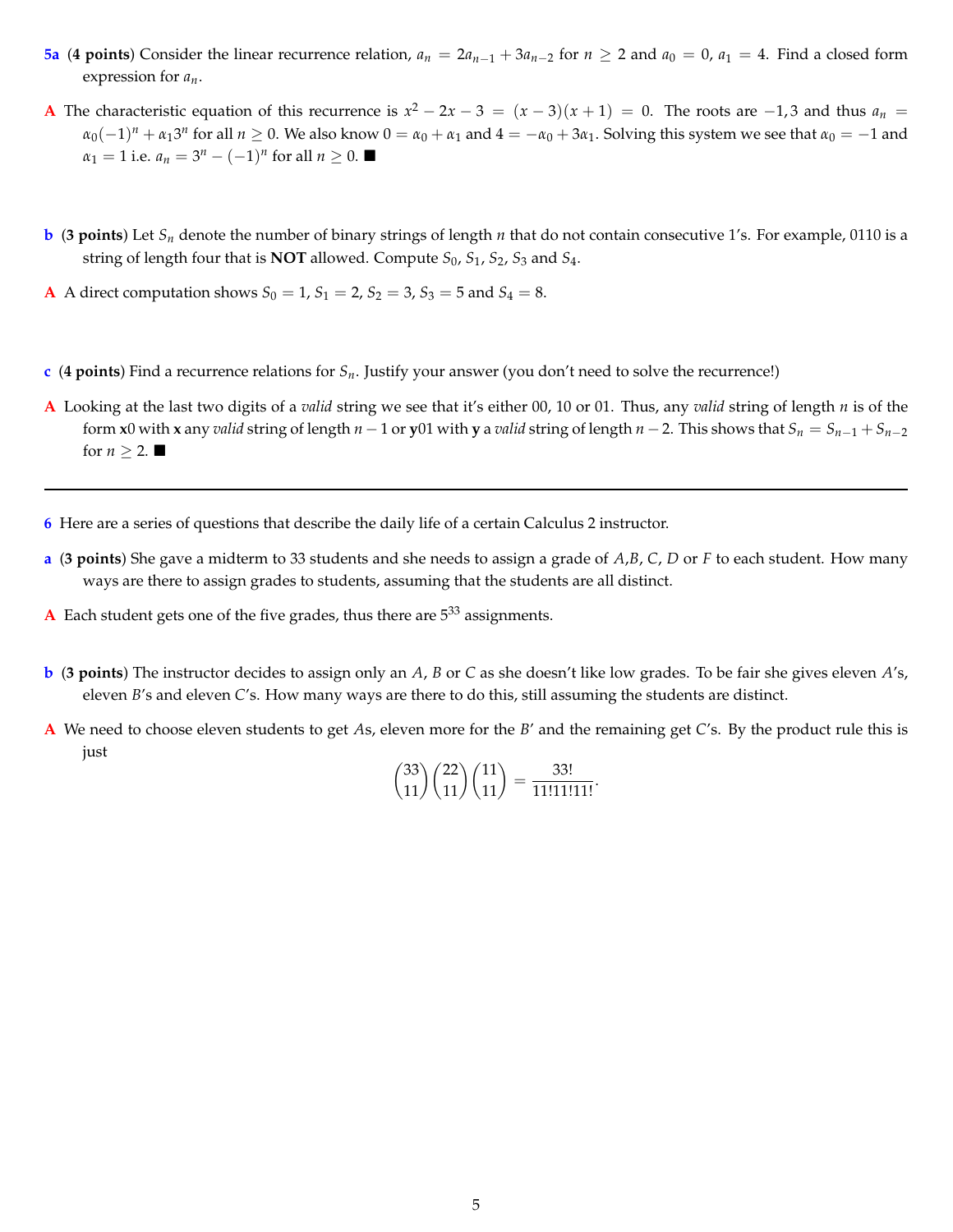- **c** (**5 points**) She just finished grading the final exam. She has ten students who she needs to assign a pass or fail to. Unfortunately for the students she's very angry and has decided to fail **seven** of the students. She also decides to flip a coin to assign grades. In particular, she will assign a pass to the student if the coin comes up heads and a fail if the coin comes up tails. However the other instructors feel bad and give her a weighted coin that comes up heads  $\frac{2}{3}$  of the time and tails the other times. She will only stop tossing the coin once seven students have been failed. Assuming the students are indistinguishable (she's really angry!), what is the expected number of coin tosses? (You don't need to simplify the sum)
- **A1** The statement that there are ten students is irrelevant; you only need to know that there are at least seven students. She also needs to toss the coin at least seven times. If she tosses the coin *m* times, she must have tossed a tails on the last toss. Thus, the number of such tosses of length  $m$  is  $\binom{m-1}{6}$ ; we have six spots for the tails to occur in the first  $m-1$  tosses. If *X* denotes the number of coin tosses, taking the sum over all *m* we obtain,

$$
E(X) = \sum_{m=7}^{\infty} m \cdot p(X = m)
$$
  
=  $7 \cdot \left(\frac{1}{3}\right)^7 + 8 \cdot \left(\frac{7}{6}\right) \left(\frac{2}{3}\right) \left(\frac{1}{3}\right)^7 + 9 \cdot \left(\frac{8}{6}\right) \left(\frac{2}{3}\right)^2 \left(\frac{1}{3}\right)^7 + \cdots$   
=  $\sum_{m=7}^{\infty} m {m-1 \choose 6} \left(\frac{2}{3}\right)^{m-7} \left(\frac{1}{3}\right)^7$ .

- **A2** We will now describe a slicker method to solve such problems. Let *X*<sup>1</sup> be the number of tosses until the first tails, *X*<sup>2</sup> the number of tosses between the first and second tails and in general  $X_i$  the number of tosses between the  $i$ -th and  $(i + 1)$  – th tails. Notice that  $X = X_1 + \cdots + X_7$  and thus  $E(X) = E(X_1) + \cdots + E(X_7)$ . But each  $X_i$  is just a random variable with a geometric distribution with parameter  $p=\frac{1}{3}$  (keep tossing until you obtain the first tail). Thus, as noted in class,  $E(X_i) = \frac{1}{p} = 3$  and we have  $E(X) = 7E(X_1) = 7 \cdot 3 = 21$ .
- **Note** The infinite sum in the first answer can be shown to equal 21 as follows: Notice that  $m\binom{m-1}{6} = \frac{m(m-1)\cdots(m-5)(m-6)}{6!}$  and with some generating function manipulation we obtain,

$$
\frac{7!}{(1-x)^8} = \frac{d^7}{dx^7} \left( \frac{1}{1-x} \right) = \frac{d^7}{dx^7} \sum_{m=0}^{\infty} x^m = \sum_{m=0}^{\infty} \frac{d^7}{dx^7} x^m = \sum_{m=7}^{\infty} m(m-1) \cdots (m-6) x^{m-7}.
$$

Thus,

$$
E(X) = \sum_{m=7}^{\infty} m {m-1 \choose 6} \left(\frac{2}{3}\right)^{m-7} \left(\frac{1}{3}\right)^7
$$
  
=  $\left(\frac{1}{3}\right)^7 \frac{1}{6!} \sum_{m=7}^{\infty} m(m-1) \cdots (m-6) \left(\frac{2}{3}\right)^{m-7}$   
=  $\left(\frac{1}{3}\right)^7 \frac{1}{6!} \frac{7!}{(1-\frac{2}{3})^8}$   
=  $\frac{7!}{6!} \left(\frac{1}{3}\right)^7 \left(\frac{3}{1}\right)^8$   
= 21.